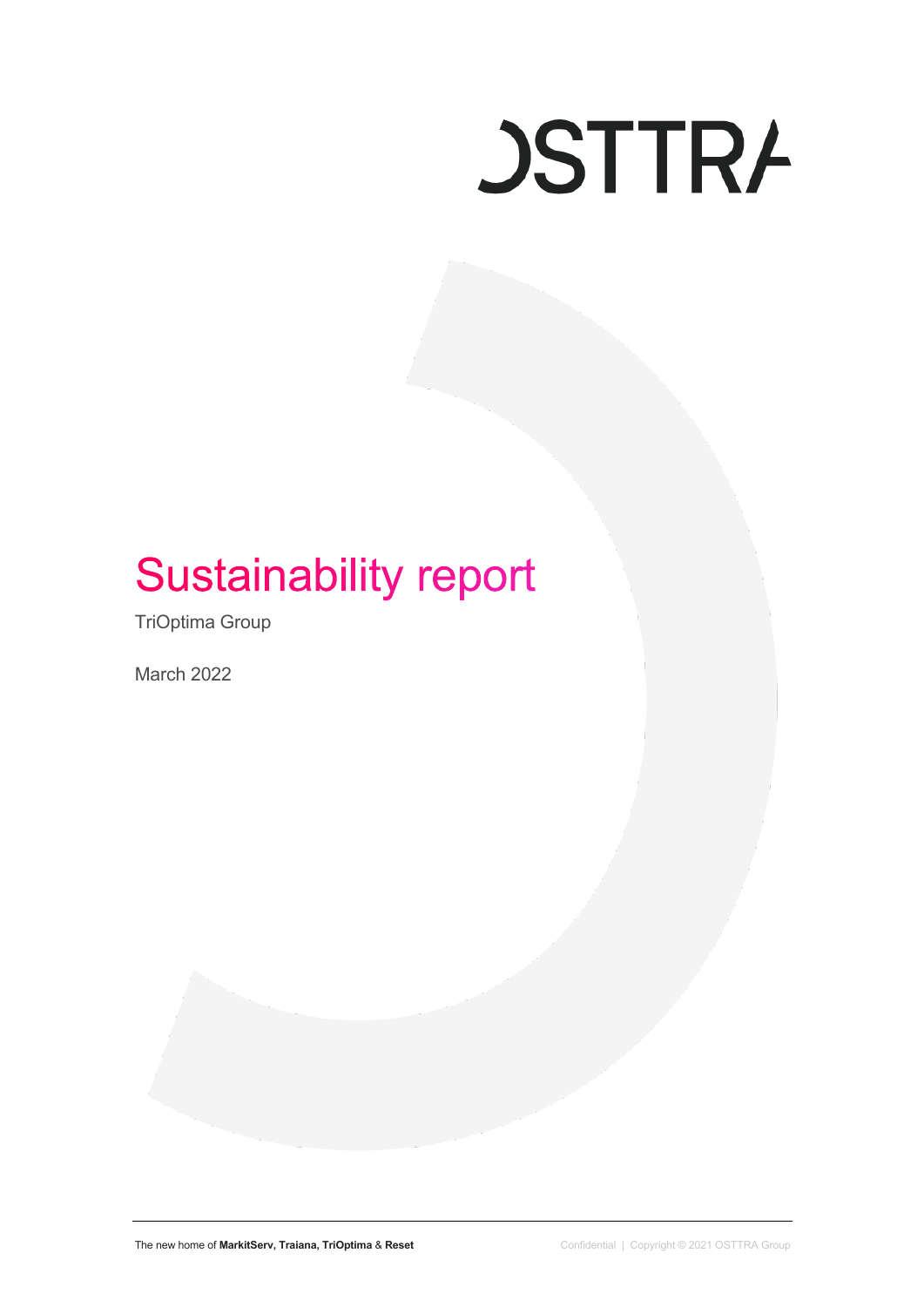| Sustainability report for 2021                                  | 3              |
|-----------------------------------------------------------------|----------------|
| <b>About us</b>                                                 | 3              |
| <b>Key facts</b>                                                | 3              |
| Our control and governance framework                            | 4              |
| <b>Board of Directors</b>                                       | 4              |
| <b>Risk Committee</b>                                           | 4              |
| <b>The Management Team</b>                                      | 4              |
| Our focus areas within sustainability                           | 5              |
| <b>Environment</b>                                              | 5              |
| <b>Our offices</b>                                              | 5              |
| Our carbon emission                                             | 5              |
| The pandemic effect                                             | 7              |
| Social conditions and staff                                     | 7              |
| <b>Code of Conduct</b>                                          | 7              |
| Gender breakdown                                                | $\overline{7}$ |
| <b>Diversity and Inclusion</b>                                  | 7              |
| <b>WIN - The Women's Initiative Network</b>                     | 7              |
| <b>SEED - Sustain &amp; Enhance our Environmental Direction</b> | 8              |
| <b>Charity</b>                                                  | 8              |
| <b>Respect for Human Rights</b>                                 | 8              |
| <b>OSTTRA policies on slavery and human trafficking</b>         | 8              |
| <b>Work against corruption</b>                                  | 8              |
| <b>Anti-Financial Crime Programme</b>                           | 9              |
| <b>Gifts and entertainment policy</b>                           | 9              |
| <b>Conflicts of interest</b>                                    | 10             |
| <b>Risks within Sustainability</b>                              | 10             |
| ISO27001 information security certification                     | 10             |
| <b>Internal audit</b>                                           | 10             |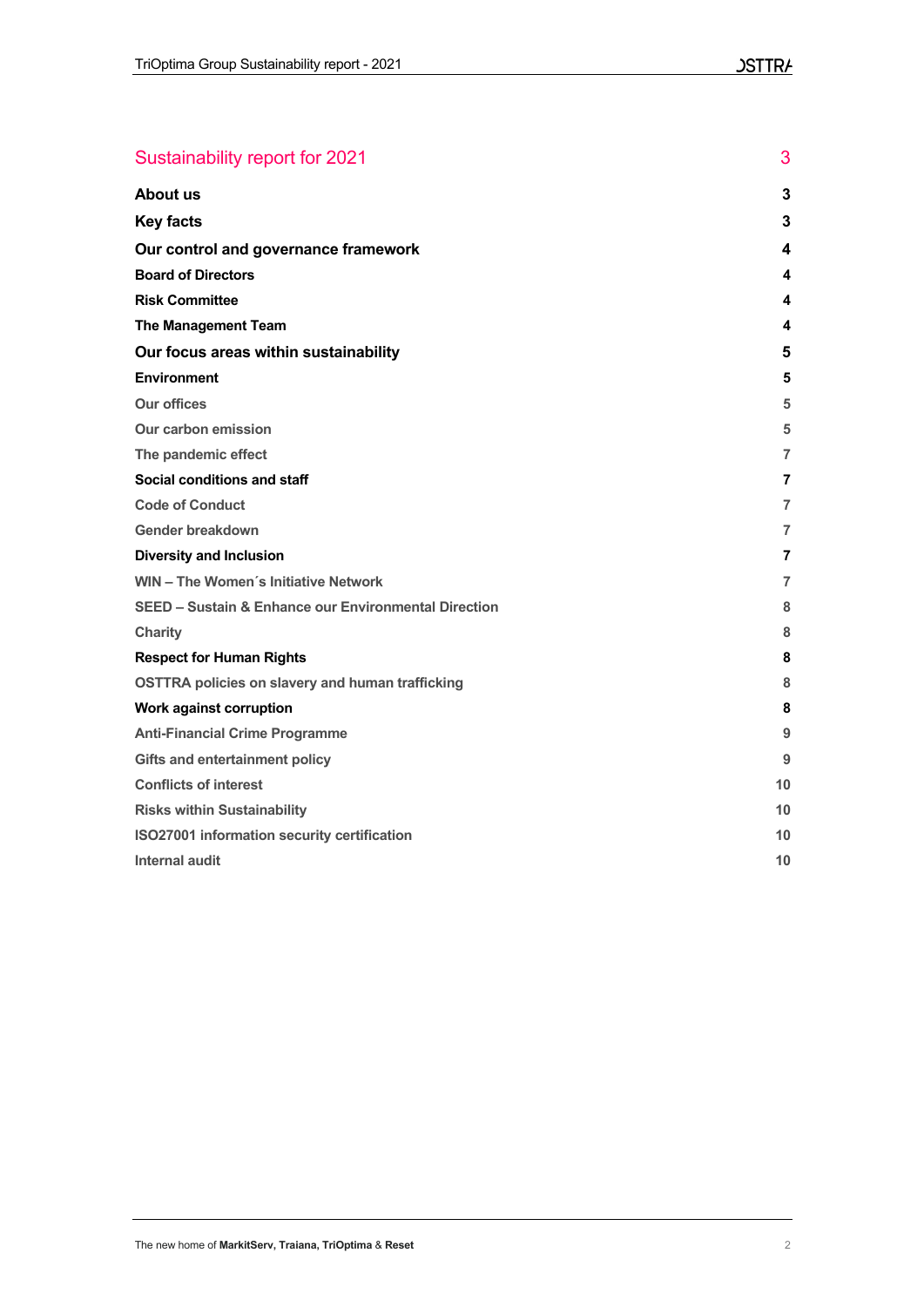# Sustainability report for 2021

Sustainability is core to our business and helps us to focus on areas of promoting an inclusive workplace, our impact on the environment and how we work to make a difference to the communities in which we operate including respecting human rights and working against corruption. This philosophy helps us put sustainability into our decision-making process and how we make TriOptima a great place to work.

The sustainability report forms the Group´s and the company´s statutory sustainability report and is a part of the administration report for TriOptima AB 556584-9758. This year´s sustainability report refers to the financial year 2021.

# **About us**

TriOptima's aim is to reduce risk and lower costs in OTC Derivatives trading by offering technology leveraged post trade services to enable the entire industry to evolve. We do this by building a global network of services for the phase of post trade for the participants on the financial markets.

TriOptima is now part of OSTTRA, a joint venture formed on 1 September 2021 between IHS Markit and CME Group. IHS Markit was acquired by S&P Global on 1 March 2022. OSTTRA is jointly owned 50/50 by CME Group and S&P Global.

At OSTTRA, we help to build a secure and sustainable future for the entire industry by collaborating and innovating as challenges arise and continuously delivering robust and progressive post-trade solutions. We make a promise to our people to create a company and culture that is collaborative, respectful and inclusive to all. To connect our community, strengthen our specialisms and champion our uniqueness, so everyone is confident, comfortable, and proud to join in and stand out.

# **Key facts about TriOptima**

- We have customers in  $~60$  countries
- Our annual turnover for 2021 was 117 MEUR.
- We process approximately 90% of all non-cleared OTC contracts in the world.
- We have 270 employees across five locations.
- During 2021, TriOptima was part of the CME Group Inc. (initially as a wholly-owned subsidiary of the group) and is now wholly-owned subsidiary of OSTTRA Group. CME Group continues to provide some services to TriOptima under transitional services arrangements.
- Details of the directors of TriOptima as of 31 December 2021, and those who held office during the year ended 31 December 2021, are provided in our Annual Report and Consolidated Report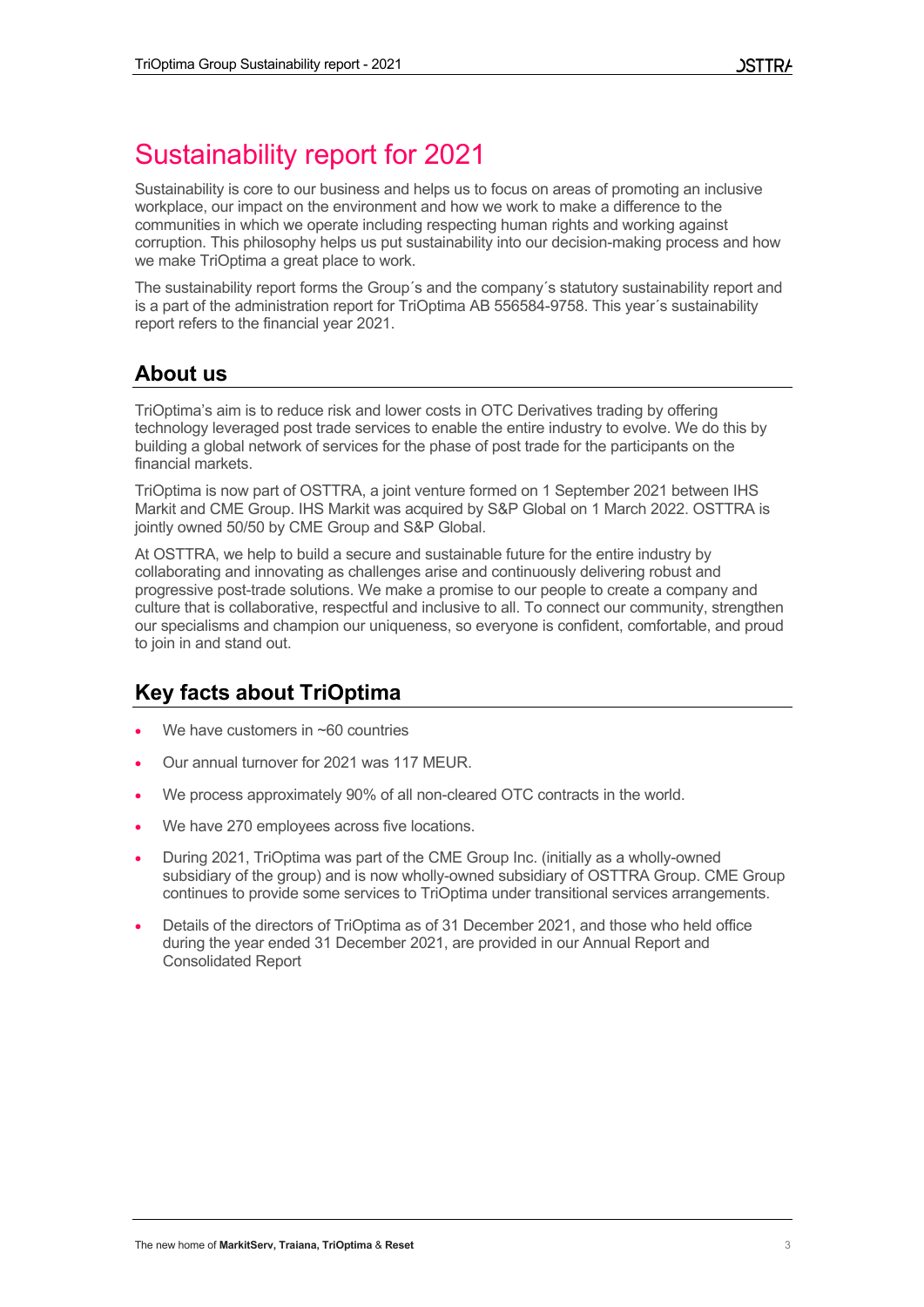# **Our control and governance framework**

|                      | <b>TriOptima Board of</b><br><b>Directors</b>                 | <b>TriOptima Risk Committee</b>                                                                                                                   | <b>Management Team</b>                                                                       |
|----------------------|---------------------------------------------------------------|---------------------------------------------------------------------------------------------------------------------------------------------------|----------------------------------------------------------------------------------------------|
| <b>Purpose</b>       | Strategic direction<br>and business<br>performance            | Independent controls review and<br>integrated assurance                                                                                           | Operational and management                                                                   |
| <b>Attendees</b>     | TriOptima CEO<br>Board members<br>selected by<br>shareholders | TriOptima CEO<br><b>Business owners</b><br>CTO, TriOptima<br>CISO, TriOptima<br>FLOD (First Line of Defence<br>Risk Officer)<br>Risk & Compliance | TriOptima CEO<br>CTO, TriOptima<br><b>Head of Business Development</b><br>Head of triResolve |
| <b>Chair</b>         | Chairman of the<br>Board                                      | Head of Risk, TriOptima                                                                                                                           | TriOptima CEO                                                                                |
| Frequency            | Four times each year                                          | Bi-Monthly                                                                                                                                        | Weekly                                                                                       |
| <b>Documentation</b> | Agenda, minutes,<br>papers                                    | Agenda, minutes, papers                                                                                                                           | Agenda, papers, management<br>reports                                                        |

# **Board of Directors**

The TriOptima Board of Directors meets a minimum of four times a year, in accordance with a published schedule. Our Board provides us with strategic and commercial direction in respect of TriOptima's businesses within the constraints of CME Group Policies (under transitional arrangements with this shareholder of Osttra Group), Delegated Authorities and Group Strategy. The Board also oversees the performance of the TriOptima business and is responsible for the oversight of our strategy and for ensuring that the necessary resources are in place to achieve our strategic and tactical objectives. The Board includes representatives from across OSTTRA Group.

# **Risk Committee**

The TriOptima Risk Committee meets bi-monthly and is responsible for the oversight of TriOptima's risk management framework, risk appetite, risk strategy, controls, systems and policies, as appropriate to the activities of TriOptima. The Committee includes representatives from the business unit and the control functions.

# **The Management Team**

The Management Team meets weekly and oversees matters relating to TriOptima's operations.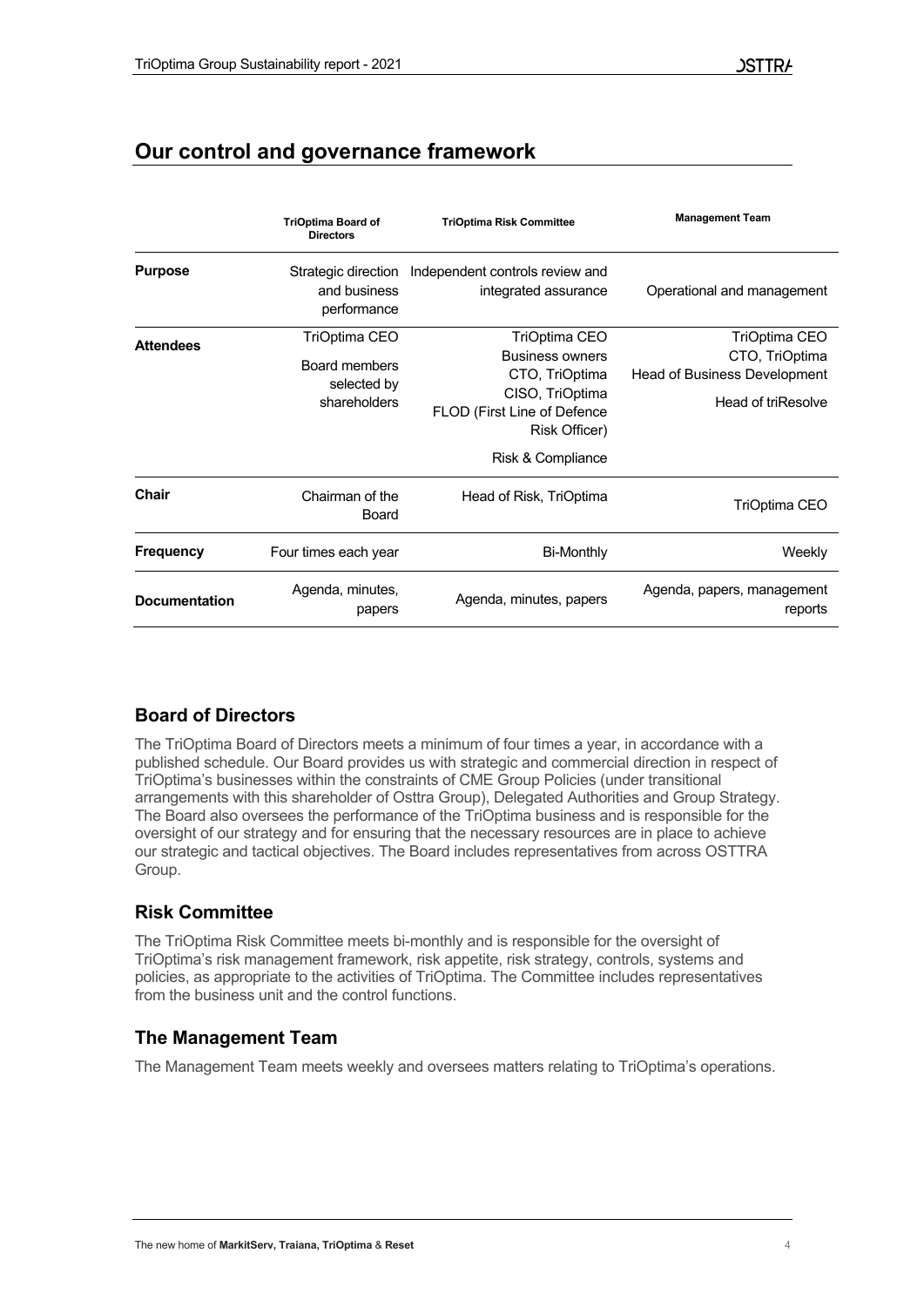# **Our focus areas within sustainability**

There is no specific sustainability policy, but it is covered through specific policies as referred below.

# **Environment**

TriOptima is committed to a more environmentally sustainable future. We are aligned with the sustainability goals for CME Group. As we are now part of OSTTRA, we will look to develop specific policies and measures combining the best from our two parents (CME Group and S&P Global) in the future.

# **Our offices**

Our environmental focus area helps us to strive to reduce our carbon footprint by sourcing renewable electricity and by applying an ambitious waste management process including recycling of glass, paper, plastics, metal and electronics. Our largest office and our external data centres are all located in Sweden. We have smaller offices located outside of Sweden, which we share with or lease from our shareholder, CME Group.

# **Our carbon emission**

Our carbon emissions during 2021 from our own operations and also parts of upstream and downstream emissions have been assessed according to the GHG protocol. Total scope 1-3 emissions 2021 was 217 metric tonnes CO2e location based or 144 metric tonnes CO2e market based.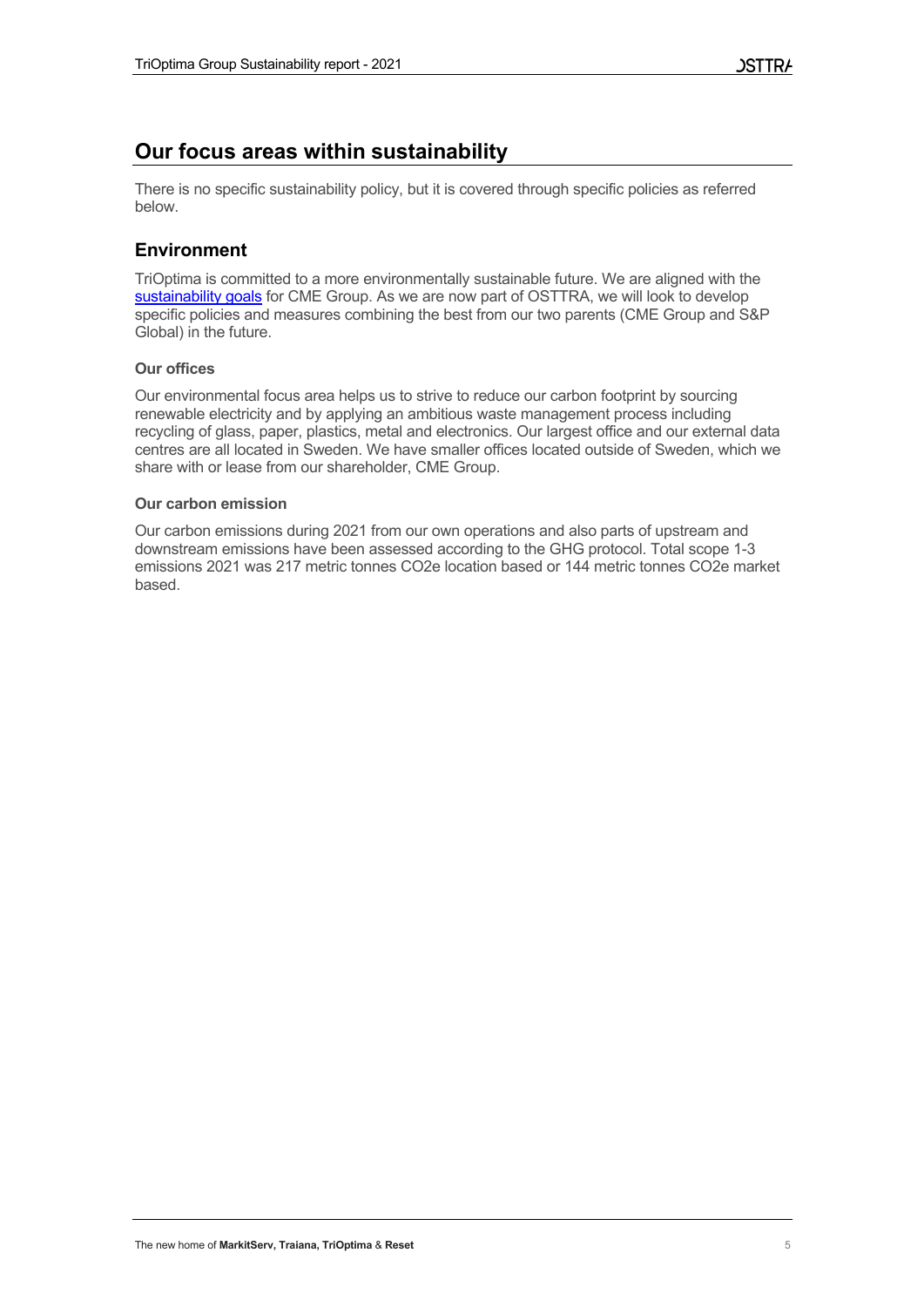| Scope 1 |                                                | Location Market | Based Based            |
|---------|------------------------------------------------|-----------------|------------------------|
|         | Gas                                            |                 | MTCO2e MTCO2e          |
|         | <b>LFWE</b>                                    |                 | 12,20 12,20            |
| Scope 2 |                                                |                 |                        |
|         | <b>Electricity</b>                             |                 | MTCO2e MTCO2e          |
|         | Stockholm                                      | 15,58           | 8,58                   |
|         | London Fruit & Wool Exchange                   | 26,97           |                        |
|         | Singapore Marina Bay                           | 49,64           | 49,64                  |
|         | Tokyo                                          | 11,03           | 11,03                  |
|         | Data Centre IX North Stockholm                 | 32,24           | 17,75                  |
| Scope 3 |                                                |                 |                        |
|         | <b>Electricity</b>                             |                 | MTCO2e MTCO2e          |
|         | <b>NY Vesey Street</b><br>Data Centre TC South | 20,07           | 20,07                  |
|         | Stockholm                                      | 24,89           |                        |
|         | <b>Chilled Water</b>                           |                 | MTCO2e MTCO2e          |
|         | <b>NY Vesey Street</b>                         | 23,76           | 23,76                  |
|         | <b>Air Travel</b>                              | < 1.0           | MTCO2e MTCO2e<br>< 1.0 |
|         |                                                |                 |                        |
|         |                                                | MTCO2e MTCO2e   |                        |
|         | <b>Total Location Based Emissions</b>          | 217,39          |                        |
|         | <b>Total Market Based Emissions</b>            |                 | 144,03                 |

*TriOptima greenhouse gas emissions 2021*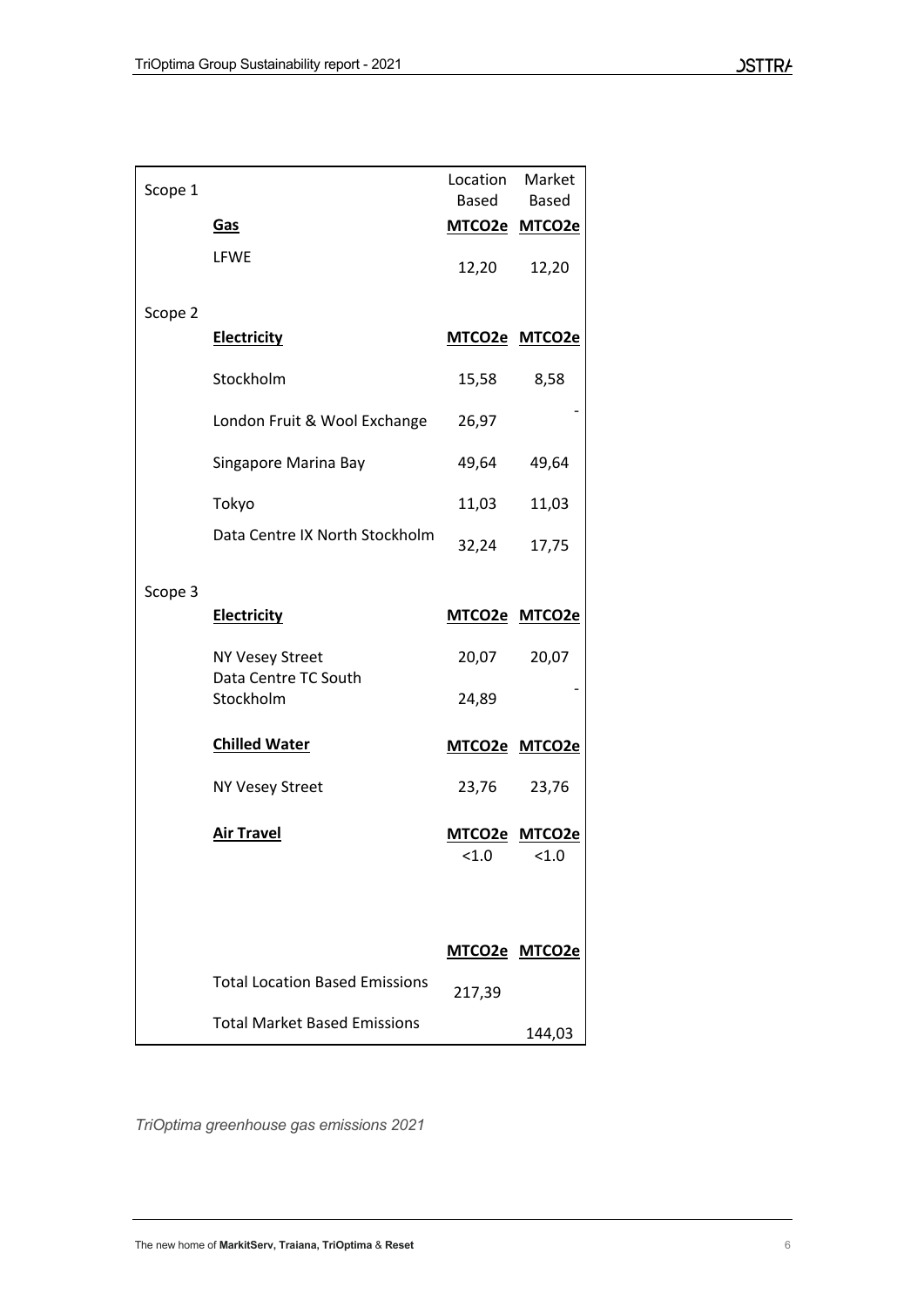The scope 3 carbon calculation in this assessment is limited to air travel, the electricity and chilled water defined as scope 3. Downstream carbon emissions from waste management and carbon emissions from our consumable and capital goods purchases (for example hardware manufacturing) are not included. This is something we will look to include in next year's carbon emissions.

## **The pandemic effect**

2021 was a very different year compared to a typical year due to the impact of the coronavirus pandemic. Our offices were closed and replaced with a work from home approach for a large portion of the year, in line with government guidelines and our company health and safety policies. The pandemic contributed to an impressively low carbon emission from air travel for 2021.

Before the pandemic we operated with a high degree of video conferencing, which has aided in reducing our environmental impact and financial costs associated with business travel. While expected to increase compared to the 2021 levels, we do not expect our air travel to return to the pre pandemic levels since our new norm is to hold most internal and external meetings online.

# **Social conditions and staff**

Our highest priority is attracting and retaining our employees into our fair, competitive and inclusive workplace. Our culture is about creating a company and culture that is collaborative, respectful and inclusive to all. To connect our community, strengthen our specialisms and champion our uniqueness, so everyone is confident, comfortable and proud to join in and stand out.

# **Code of Conduct**

Our employees should feel safe, respected and treated fairly. We pride ourselves on our ethical values, underpinned by our Code of Conduct that includes a number of tools and policies that support our employees in a fair and ethical way. One key tool is our 'Speak Up and Escalation Policy' where employees can escalate and report issues or wrongdoing either in their name or anonymously for themselves or others.

## **Gender breakdown**

From a gender perspective out of 270 employees 29% are female. Out of the 19 promotions during the year, 42% were female.

In terms of recruitment and attrition, we saw a similar number of females starting and leaving during the year. In total we had 31 new recruits while 37 exited the firm.

# **Diversity and Inclusion**

We are passionate about creating an inclusive workplace and strive to create a company that is free from discrimination. We are proud to be able to promote and participate in creating an inclusive workplace through our Employee Network Groups (ENG) which are established within CME Group, which are:

## **WIN – The Women´s Initiative Network**

WIN is a community supporting women of all titles, ages and geographic locations that offer support, guidance direction and networking. As a part of WIN, triVersity has been formed in TriOptima to cover aspects of diversity and inclusion as race, age and more.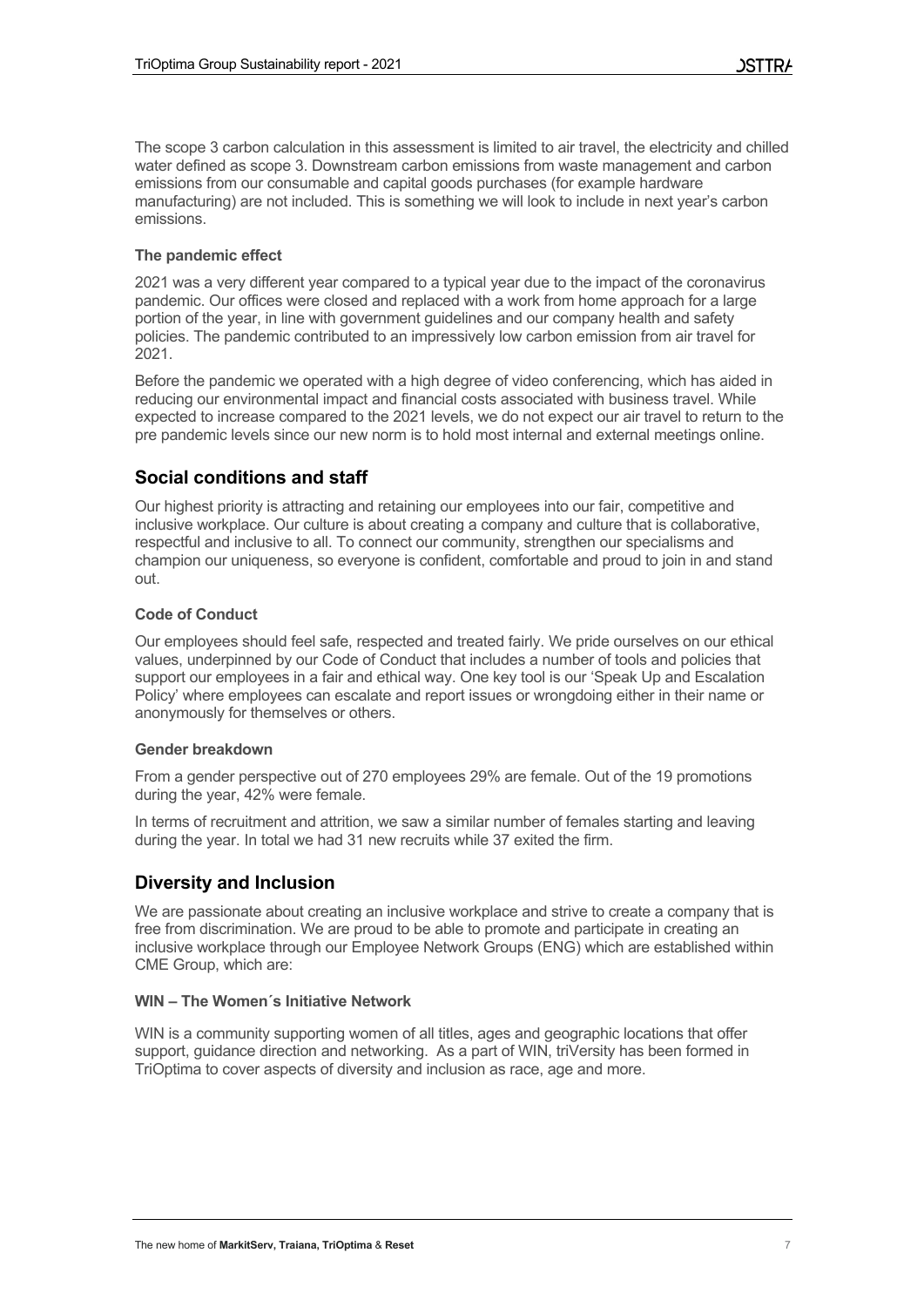## **SEED – Sustain & Enhance our Environmental Direction**

SEED advocates for greater environmental sustainability within the company, helps promote our corporate social responsibility efforts and seeks ways to better manage the company´s sustainability risk

#### **Charity**

The company values its contribution to society with different activities. All employees can take a set number of days per year to volunteer. During 2021, 32 employees have taken a total of 168 volunteer hours.

Up until 1 September 2021 TriOptima colleagues had the option to double money raised during the year to a charity through a matching donation (up to 1,500 EUR) from CME Group. This is in the process of being replaced by a similar OSTTRA policy.

OSTTRA is establishing their own CommUNITY groups and charity policy that will include three days per year and a matching donation process. This will be shared in next year's sustainability policy.

# **Respect for Human Rights**

In all jurisdictions we comply with all laws and guidelines. TriOptima respects human rights and believes its employees have a safe and healthy work environment that is free from discrimination and harassment, threats or acts of violence or intimidation. We are committed to comply with ethical standards and mandates as well as the laws and regulations in the jurisdictions where we operate and respect the human rights of others.

Given the nature of our business, we believe there is minimal risk of practices that support, facilitate or are complicit with modern slavery, within either TriOptima or our supply chain.

Generally, we procure computer equipment as well as office supplies, equipment and services for the daily running of our businesses. In addition, from time to time, we use third party vendors and contractors for technology support and development, and for various advisory services. TriOptima does not manufacture or sell any physical goods and, therefore, we have no supply chain relating to such activities. Nevertheless, we require that all vendors with whom we have a master services agreement agree to perform at the highest level of business and professional ethics, and to ensure that they and their subcontractors comply with all applicable anti-slavery and human trafficking laws, including but not limited to the UK Modern Slavery Act. We have also embedded these expectations in our purchase order forms and new vendor onboarding forms.

## **OSTTRA policies on slavery and human trafficking**

OSTTRA, CME Group and S&P Global have a zero-tolerance approach to modern slavery and human trafficking, which is confirmed in many of their corporate policies and procedures, including the Codes of Conduct Third Party / Vendor Codes of Conduct and their Human Rights and Labour Practices policy.

These documents articulate our commitment to respecting and promoting fundamental human rights, which we view as a key component of responsible corporate citizenship. In addition to supporting the fundamental principles contained in the United Nations Universal Declaration of Human Rights, we are committed to working with suppliers to help uphold ethical human rights standards. The OSTTRA Modern Slavery and Human Trafficking Statement for September 2021 can be found here https://osttra.com/modern-slavery-and-human-trafficking-statement/

# **Work against corruption**

TriOptima is currently governed by the CME Group Compliance and Ethics Programme, which is designed to promote an ethical business culture that drives company results and mitigates risks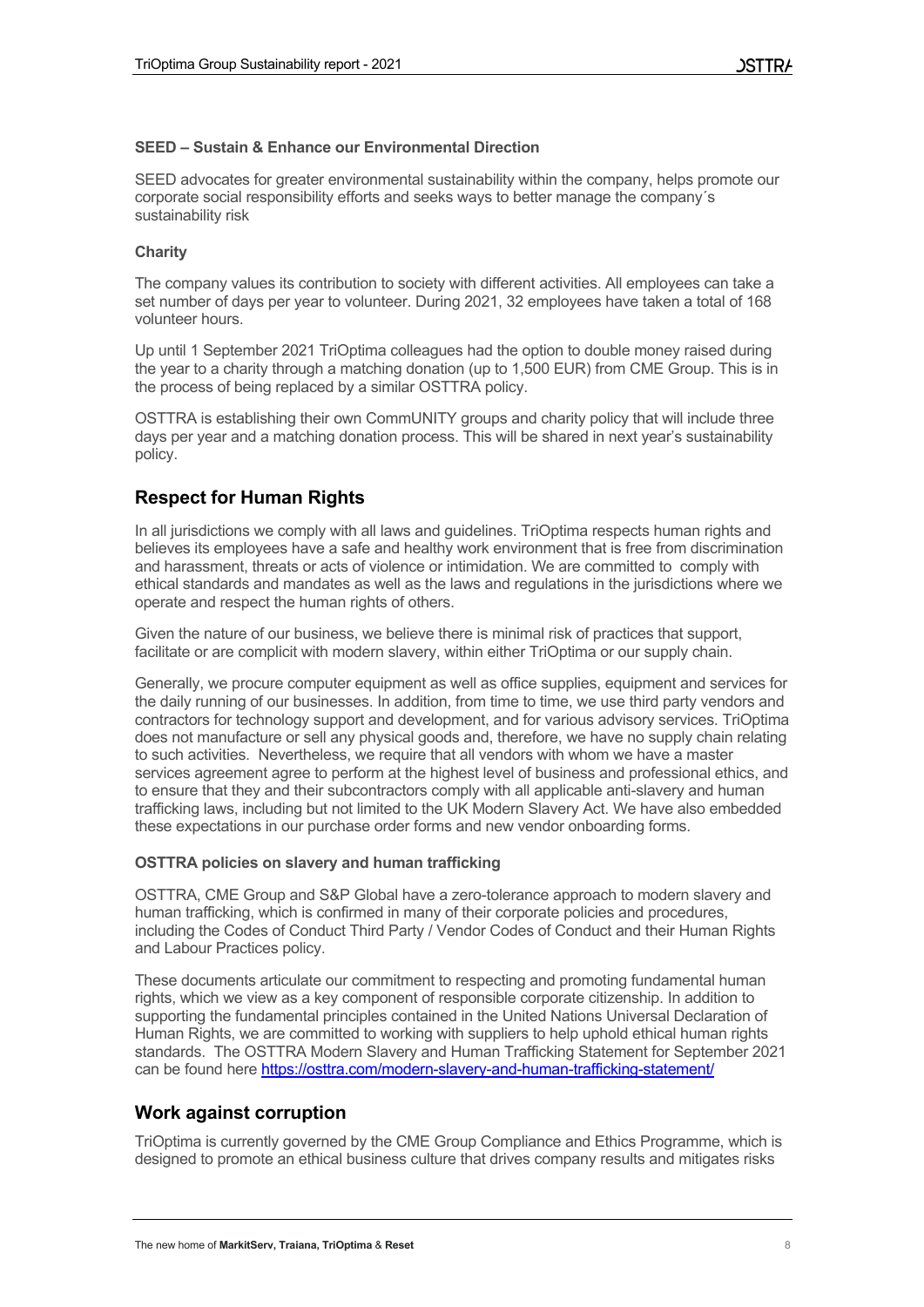of misconduct and legal violations. This means acting lawfully, honestly, ethically and in the best interests of the company and its clients while creating an environment of respect and inclusion. It also means conducting our business fairly, with the highest professional standards and in strict adherence to local legal and regulatory obligations in all the countries where we operate.

During 2021, our colleagues completed an annual certification in Q1 2021 relating to such policies. Expectations of TriOptima employees are reinforced through education and targeted communications including:

- Sales staff education on the CME Group gifts and entertainment policy and on global marketing quidelines
- Global Anti-Money Laundering and EU Market Abuse training to those with an applicable role in the organisation
- Training on the Information Security Programme and Phishing Risks
- Education for all employees on Business Continuity Management and Physical Security programs

# **Anti-Financial Crime Programme**

As described in the Code of Conduct, CME Group has an Anti-Financial Crime Programme, including a written Anti-Financial Crime Policy. In Q1 2021, all TriOptima colleagues were required to certify to CME Group's Anti-Financial Crime Policy and Gifts and Entertainment Policy.

It is the policy of TriOptima to take all reasonable and appropriate steps to prevent persons engaged in money laundering, fraud, or other financial crime, including the financing of terrorists or terrorist operations, from utilising TriOptima products and services.

As part of its compliance programme, CME Group has established risk-based processes and procedures designed to ensure that the company, including as its services are provided to TriOptima, does not transact or facilitate prohibited business, with individuals or entities who are the target of applicable sanctions. The programme includes a risk-based process to conduct client due diligence based upon the nature of the business relationship and the background of the client.

TriOptima earns its business based on merit and will not provide or receive improper or corrupt payments. This means it complies with applicable anticorruption laws without exception, regardless of local business culture or practice. It also means that it competes fairly and in accordance with all applicable antitrust and competition laws. In dealing with our clients, vendors, public officials, business partners and others, we will not seek to influence them, either directly or indirectly, by providing something of value to improperly influence their decision making.

## All employees are required to complete annual Anti Money Laundering (AML) training which is tracked and followed up to completion.

## **Gifts and entertainment policy**

CME Group Compliance monitors for compliance of its Gifts and Entertainment Policy on a quarterly basis. In accordance with the policy, TriOptima employees must report and seek preapproval from their manager when established thresholds are exceeded under the policy.

We are pleased to share that no significant issues were identified in 2021 as part of the monitoring process. To the extent there are failures to follow the policy, as identified by Compliance, the individual and their manager are notified and reminded of the requirements. A significant breach would be escalated and could result in termination.